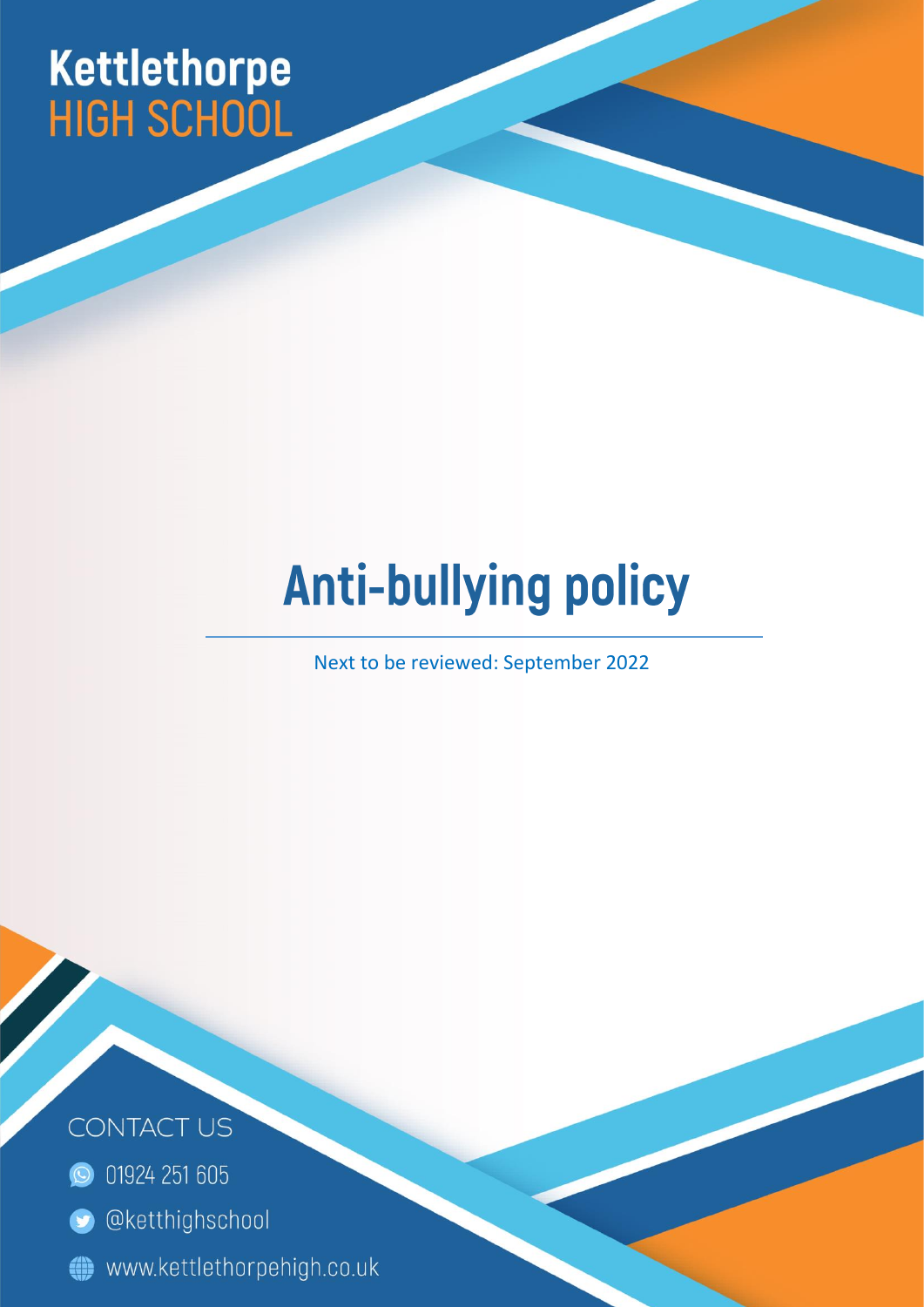#### Contents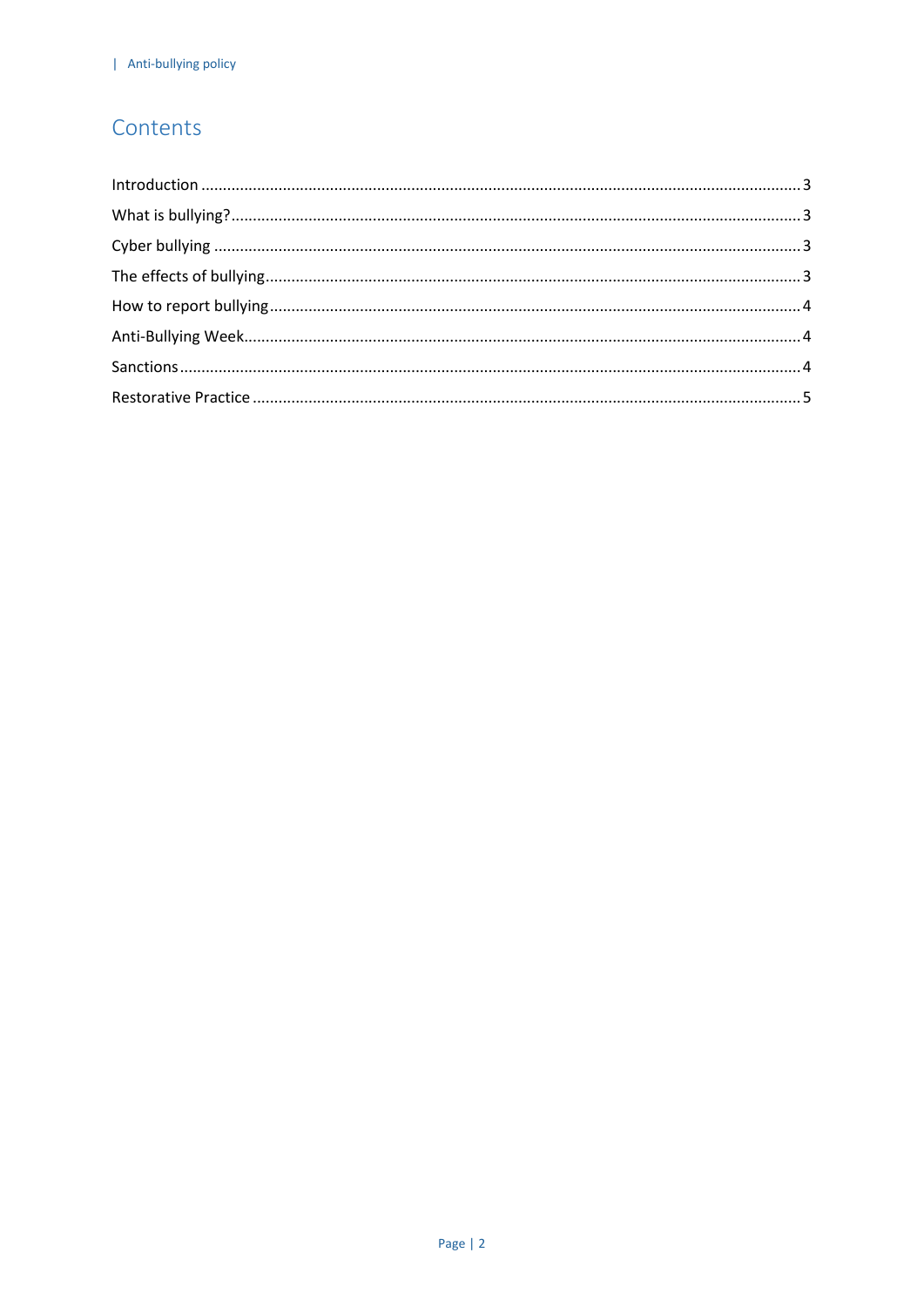#### <span id="page-2-0"></span>Introduction

This Anti-Bullying policy has been written by the staff and pupils of Kettlethorpe High School. It acknowledges the school's legal duties under the Equality Act 2010, Education and Inspectors Act 2006 and [DfE Guidance on Preventing and Tackling Bullying July 2017.](https://www.gov.uk/government/publications/preventing-and-tackling-bullying)

### <span id="page-2-1"></span>What is bullying?

Bullying is behaviour by an individual or group, repeated over time, that intentionally hurts another individual or group physically or emotionally

#### <span id="page-2-2"></span>Cyber bullying

The rapid development of technology has provided a new medium called 'virtual' bullying which can occur outside school.

This is a problem which presents most often with young people, mainly through the use of mobile phones via text messaging and social networking sites such as Facebook, MSN, Snapchat etc.

This is an offence in Law and is happening at home not within school.

In school we take secure measures to ensure e-safety; any parental concerns should be addressed to the Police or internet provider. Whilst we will act to help deal with these issues, it is vital that parents are aware of the way these electronic systems can create real issues.

#### <span id="page-2-3"></span>The effects of bullying

All forms of bullying are hurtful and many have a devastating effect on those who are bullied. Whilst some children may recover from bullying, there are others who suffer lasting consequences.

Bullies may also suffer long-lasting consequences and if offered no support, may continue with bullying behaviour into their adult lives. For this reason it is important that they receive support to enable them to change their behaviour.

Children who observe bullying taking place but stand and watch are entering into the act of bullying. Equally, therefore, all children must be encouraged to report bullying incidents to somebody at school.

Creating a secure environment is crucial for effective learning and ensures that all pupils' rights to a positive school experience are met. It follows that any anti-bullying policy and its implementation must be an integral part of the curriculum we offer our pupils.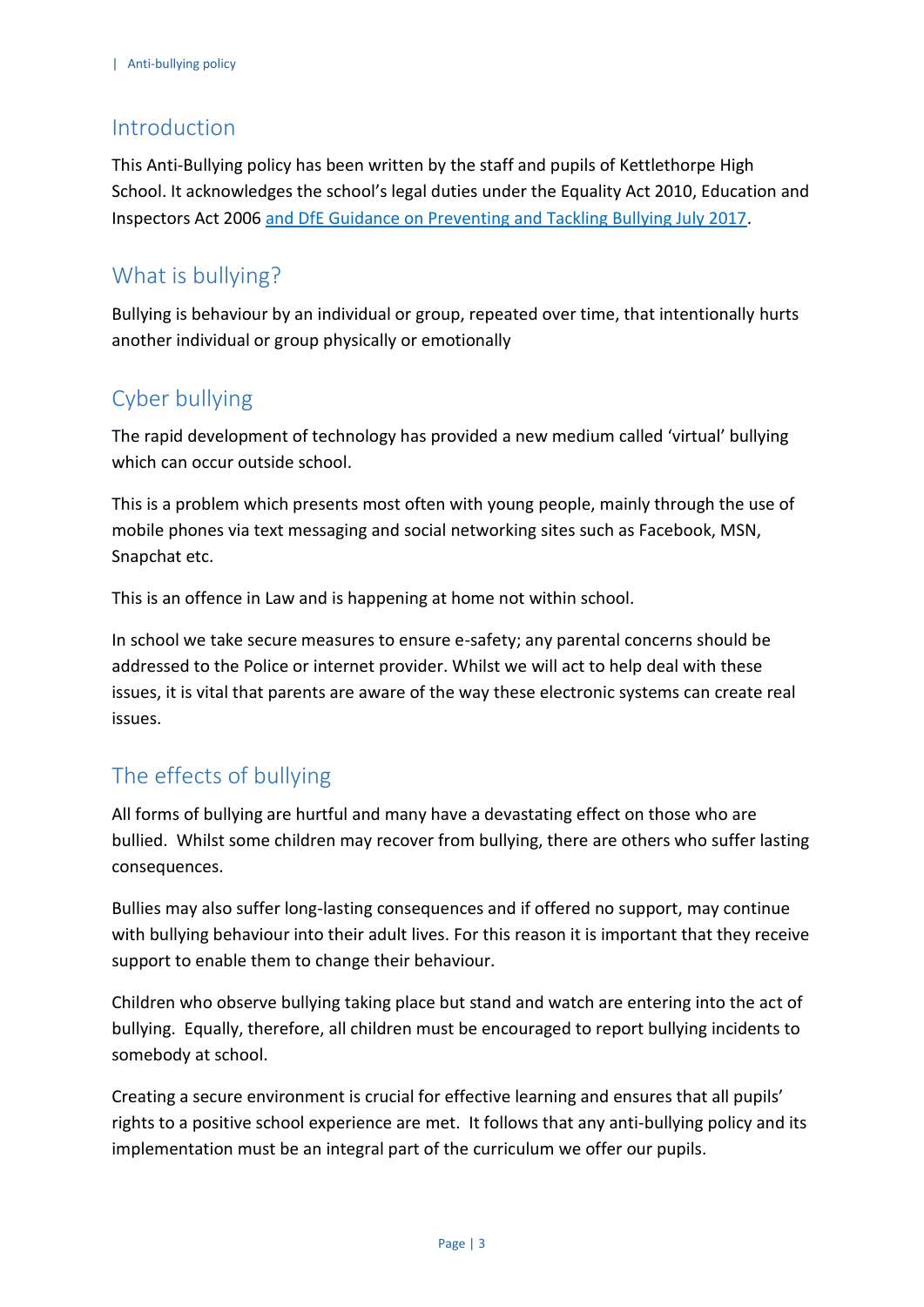As a school our policy is clear:

- All bullying will be acted upon, therefore every person who is a part of KHS has a responsibility to take action
- We will explicitly address the issues of bullying regularly and thoroughly through both the PSHCE and Citizenship programme and in Anti Bullying Week
- The organisation, administration and practices within the school will reflect the commitment to the prevention of bullying
- We will actively encourage and develop an environment which allows pupils to talk confidentially about fears and problems. This in turn allows teachers to reassure and counsel pupils and to deal with the issue of bullying as it arises in the day to day life of the school.

#### <span id="page-3-0"></span>How to report bullying

If a pupil feels she/he is being bullied, they can report this fact to any member of our staff or an Anti Bullying Ambassador. Pupils or parents can also send a discreet e-mail to [nobullying@kettlethorpe.wakefield.sch.uk](mailto:nobullying@kettlethorpe.wakefield.sch.uk) or fill in an Anti-Bullying Form on the school website.

Pupils at Kettlethorpe have a vital role in the prevention of bullying and our Anti Bullying Ambassadors in each year group have been trained to help prevent any bullying issues or assist in the support of other pupils in school.

#### <span id="page-3-1"></span>Anti-Bullying Week

During Anti Bullying Week in November a number of activities will be organised for pupils within Year 7, 8 and 9. Anti Bullying Week has the following objectives for staff, pupils and parents/carers:

- Understand what Bullying is and the consequences it can have
- Know and understand the different types of bullying
- Know and understand how to report bullying at Kettlethorpe.

#### <span id="page-3-2"></span>Sanctions

Any sanctions related to bullying are determined by the Key Stage Manager and Assistant Headteacher for Pupil Support.

The incident and sanctions are recorded in the electronic events log.